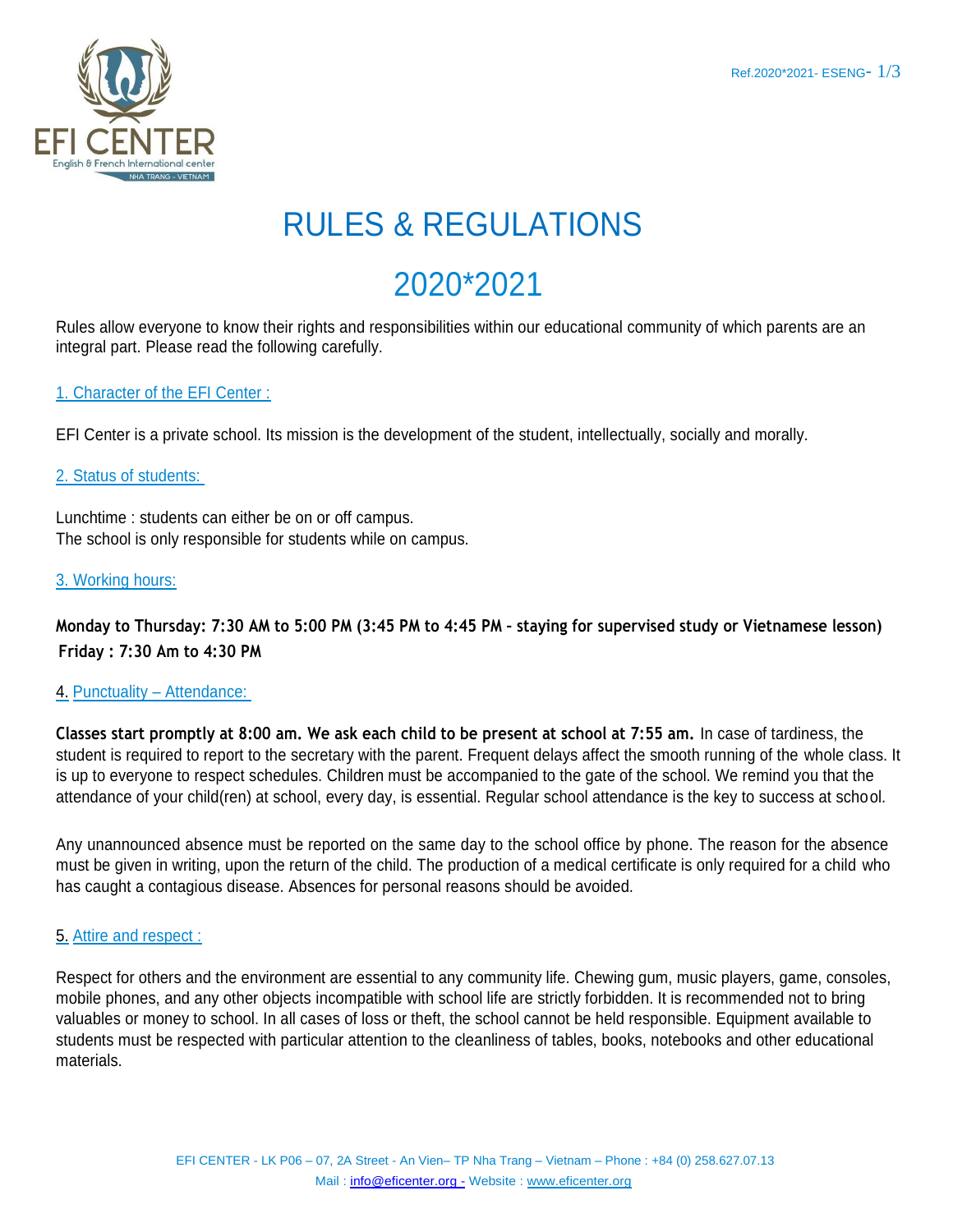

Willful damage will be punished and charged to families. Rudeness and insolence are not acceptable and will require a reaction from the school. Acts of violence are not tolerated. Any child in the school space is under the responsibility of school professionals. The playground is not a public space. Individuals wishing to meet a member of the educational team are allowed to enter the court after authorization. Parents have absolutely no right to call another child in the school premises under the pretext of resolving a possible dispute between the child and theirs. It is strictly forbidden to smoke in/or around the school.

It is requested that anyone entering the school will wear correct attires and behave discreetly. The release of the child is under the supervision of a member of the Educational Team. Children must leave school with persons recorded in the registration folder. Any exception must be reported to the school.

### 6. Parental issues at home :

Please inform the Director if there are serious problems at home. If there is any change in the status of the parents, i.e. separation, divorce, etc.. Please communicate such changes to the Director. This is to facilitate the child's adjustment at school.

#### 7. Physical Education and Sport :

For physical education, each student must wear an appropriate complete and clean uniform marked with his/her name. Physical Education (PE) is not an optional course. Exemptions may be granted at the request of parents for one session and upon presentation of a medical certificate for a longer period (Students will eventually be supported in another classroom or in daycare).

#### 8. Punishment

**Should a child require a specific punishment due to misconduct, he or she may be given a verbal warning, extra work, exclusion from class… 1st warning mailed to parents; 2nd warning: exclusion 1 day - 3rd warning: exclusion EFI one week - 4th and last warning : expulsion from school.**

### 9. Information for family :

This is provided by liaison notebook, emails, flyers, billboard, the website: [www.eficenter.org. I](http://www.eficenter.org/)nformation regarding the education of students is done through the school report 3 times a year.

Exchange Parents / Teachers : Communication is based on dialogue. However, in order not to disrupt the smooth running of the school. It is essential that these dialogues take place by appointment with either the teacher and/or Director. Dialogues in the hallway during school time hinder the smooth running of the class.